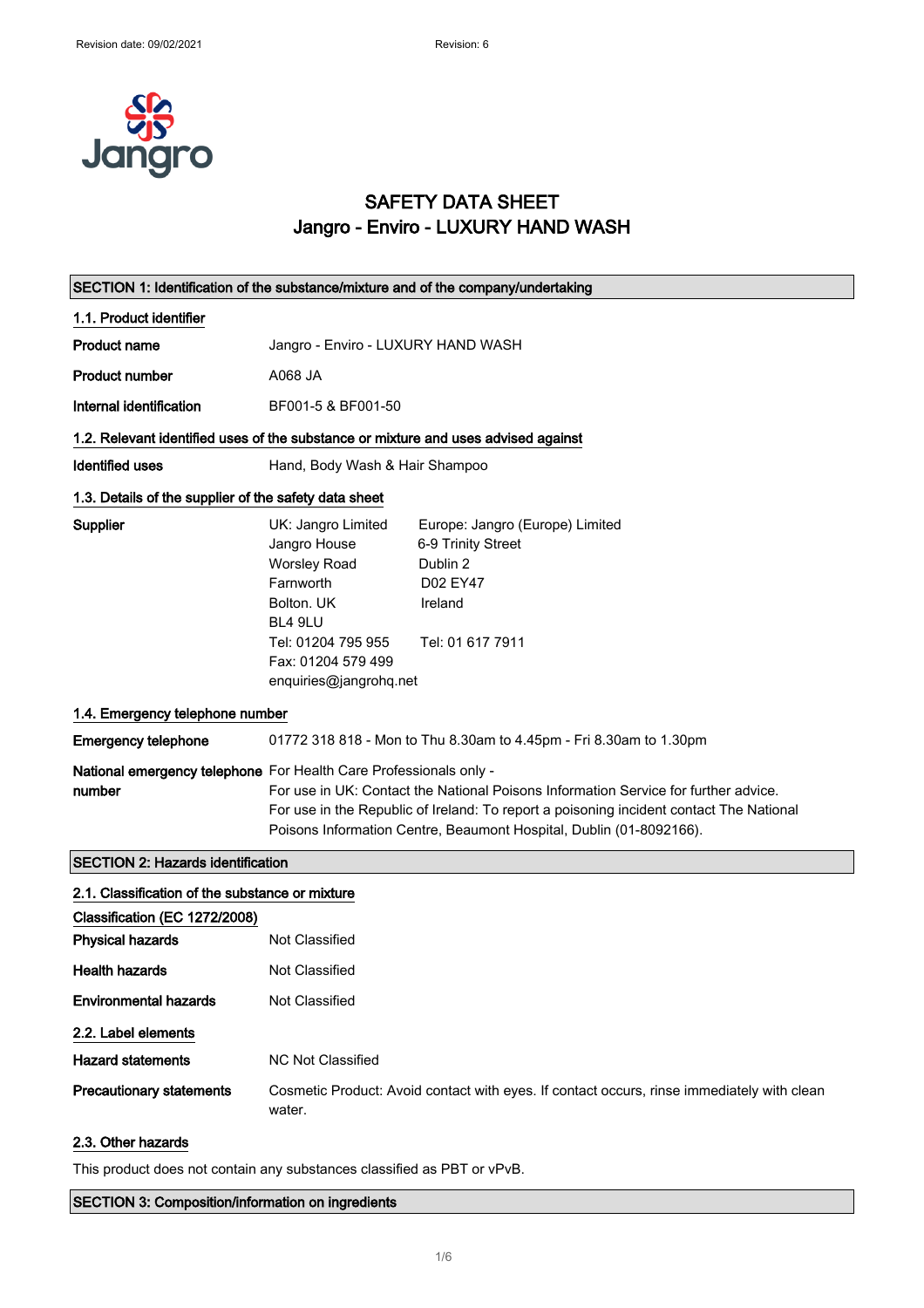#### 3.2. Mixtures

| 10-15%<br>SODIUM (C12-14) ALKYL ETHOXY SULPHATE                                 |                                                                                                                                                                                                                                                                                           |                                                      |
|---------------------------------------------------------------------------------|-------------------------------------------------------------------------------------------------------------------------------------------------------------------------------------------------------------------------------------------------------------------------------------------|------------------------------------------------------|
| CAS number: 68891-38-3                                                          | EC number: 500-234-8                                                                                                                                                                                                                                                                      | REACH registration number: 01-<br>2119488639-16-0020 |
|                                                                                 | Spec Conc Limits :- Eye Dam. 1 (H318) >=30%, Eye Irrit. 2 (H319) >10% <30%, NC (Not Classified) <=10%                                                                                                                                                                                     |                                                      |
| Classification                                                                  |                                                                                                                                                                                                                                                                                           |                                                      |
| Skin Irrit. 2 - H315                                                            |                                                                                                                                                                                                                                                                                           |                                                      |
| Eye Dam. 1 - H318<br>Aquatic Chronic 3 - H412                                   |                                                                                                                                                                                                                                                                                           |                                                      |
|                                                                                 |                                                                                                                                                                                                                                                                                           |                                                      |
| <b>COCONUT DIETHANOLAMIDE</b>                                                   |                                                                                                                                                                                                                                                                                           | $1 - 3%$                                             |
| CAS number: 68603-42-9                                                          | EC number: 271-657-0                                                                                                                                                                                                                                                                      | REACH registration number: 01-<br>2119490100-53-0000 |
| Classification                                                                  |                                                                                                                                                                                                                                                                                           |                                                      |
| Skin Irrit. 2 - H315                                                            |                                                                                                                                                                                                                                                                                           |                                                      |
| Eye Dam. 1 - H318<br>Aquatic Chronic 2 - H411                                   |                                                                                                                                                                                                                                                                                           |                                                      |
|                                                                                 |                                                                                                                                                                                                                                                                                           |                                                      |
| <b>Composition comments</b>                                                     | The Full Text for all R-Phrases and Hazard Statements are Displayed in Section 16.<br>The ingredients are present in non-hazardous concentrations. A068 is a Cosmetic Product                                                                                                             |                                                      |
|                                                                                 | which contains: Aqua, Sodium Laureth Sulfate, Cocamide DEA, Glycol Stearate, Sodium<br>chloride, Glycerin, Parfum, Hexyl Cinnamal, Benzyl Alcohol, Chloromethylisothiazolinone,<br>Methylisothiazolinone, Triethylene Glycol, Propylene Glycol, Magnesium Chloride,<br>Magnesium Nitrate. |                                                      |
| <b>SECTION 4: First aid measures</b>                                            |                                                                                                                                                                                                                                                                                           |                                                      |
| 4.1. Description of first aid measures                                          |                                                                                                                                                                                                                                                                                           |                                                      |
| Inhalation                                                                      | Unlikely route of exposure as the product does not contain volatile substances. If spray/mist<br>has been inhaled, proceed as follows. Move affected person to fresh air and keep warm and<br>at rest in a position comfortable for breathing.                                            |                                                      |
| Ingestion                                                                       | Do not induce vomiting. Give plenty of water to drink. Get medical attention if any discomfort<br>continues.                                                                                                                                                                              |                                                      |
| <b>Skin contact</b>                                                             | Rinse with water.                                                                                                                                                                                                                                                                         |                                                      |
| Eye contact                                                                     | Rinse immediately with plenty of water. Get medical attention promptly if symptoms occur<br>after washing.                                                                                                                                                                                |                                                      |
|                                                                                 | 4.2. Most important symptoms and effects, both acute and delayed                                                                                                                                                                                                                          |                                                      |
| <b>General information</b>                                                      | The severity of the symptoms described will vary dependent on the concentration and the<br>length of exposure.                                                                                                                                                                            |                                                      |
| Inhalation                                                                      | No specific symptoms known.                                                                                                                                                                                                                                                               |                                                      |
| Ingestion                                                                       | No specific symptoms known. But - May cause discomfort if swallowed.                                                                                                                                                                                                                      |                                                      |
| Skin contact                                                                    | No specific symptoms known. But prolonged or excessively repeated skin contact could lead<br>to removal of natural oils from skin.                                                                                                                                                        |                                                      |
| Eye contact                                                                     | No specific symptoms known. Prolonged contact may cause redness and/or tearing.                                                                                                                                                                                                           |                                                      |
| 4.3. Indication of any immediate medical attention and special treatment needed |                                                                                                                                                                                                                                                                                           |                                                      |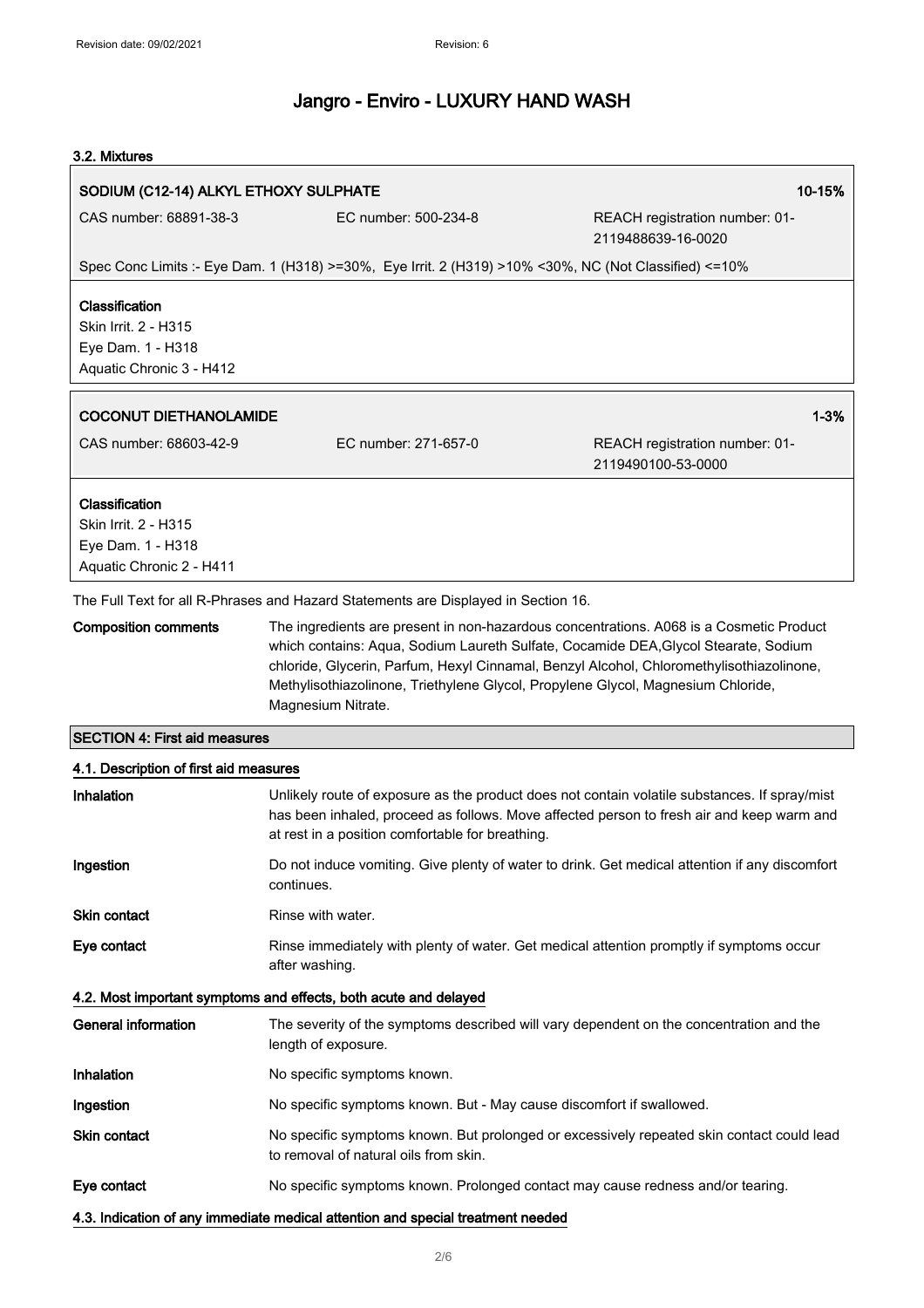| Notes for the doctor                                       | Treat symptomatically.                                                                                                                                                                                                                       |  |  |
|------------------------------------------------------------|----------------------------------------------------------------------------------------------------------------------------------------------------------------------------------------------------------------------------------------------|--|--|
| <b>SECTION 5: Firefighting measures</b>                    |                                                                                                                                                                                                                                              |  |  |
| 5.1. Extinguishing media                                   |                                                                                                                                                                                                                                              |  |  |
| Suitable extinguishing media                               | The product is not flammable. Use fire-extinguishing media suitable for the surrounding fire.                                                                                                                                                |  |  |
| 5.2. Special hazards arising from the substance or mixture |                                                                                                                                                                                                                                              |  |  |
| Specific hazards                                           | Thermal decomposition or combustion products may include the following substances:<br>Irritating gases or vapours.                                                                                                                           |  |  |
| 5.3. Advice for firefighters                               |                                                                                                                                                                                                                                              |  |  |
| Special protective equipment<br>for firefighters           | Wear positive-pressure self-contained breathing apparatus (SCBA) and appropriate protective<br>clothing.                                                                                                                                     |  |  |
| <b>SECTION 6: Accidental release measures</b>              |                                                                                                                                                                                                                                              |  |  |
|                                                            | 6.1. Personal precautions, protective equipment and emergency procedures                                                                                                                                                                     |  |  |
| <b>Personal precautions</b>                                | Avoid contact with eyes. No special protective clothing. (See Sec 8)                                                                                                                                                                         |  |  |
| 6.2. Environmental precautions                             |                                                                                                                                                                                                                                              |  |  |
| <b>Environmental precautions</b>                           | Spillages or uncontrolled discharges into watercourses must be reported immediately to the<br>Environmental Agency or other appropriate regulatory body.                                                                                     |  |  |
| 6.3. Methods and material for containment and cleaning up  |                                                                                                                                                                                                                                              |  |  |
| Methods for cleaning up                                    | Small Spillages: Flush away spillage with plenty of water. Large Spillages: Contain and<br>absorb spillage with sand, earth or other non-combustible material. Collect and place in<br>suitable waste disposal containers and seal securely. |  |  |
| 6.4. Reference to other sections                           |                                                                                                                                                                                                                                              |  |  |
| Reference to other sections                                | For personal protection, see Section 8.                                                                                                                                                                                                      |  |  |
| <b>SECTION 7: Handling and storage</b>                     |                                                                                                                                                                                                                                              |  |  |
| 7.1. Precautions for safe handling                         |                                                                                                                                                                                                                                              |  |  |
| <b>Usage precautions</b>                                   | Avoid contact with eyes.                                                                                                                                                                                                                     |  |  |
|                                                            | 7.2. Conditions for safe storage, including any incompatibilities                                                                                                                                                                            |  |  |
| <b>Storage precautions</b>                                 | Keep only in the original container in a cool, well-ventilated place. Store away from the<br>following materials: Oxidising materials.                                                                                                       |  |  |
| 7.3. Specific end use(s)                                   |                                                                                                                                                                                                                                              |  |  |
| Specific end use(s)                                        | The identified uses for this product are detailed in Section 1.2.                                                                                                                                                                            |  |  |
| Usage description                                          | See Product Information Sheet & Label for detailed use of this product.                                                                                                                                                                      |  |  |
| <b>SECTION 8: Exposure controls/Personal protection</b>    |                                                                                                                                                                                                                                              |  |  |
| 8.1. Control parameters                                    |                                                                                                                                                                                                                                              |  |  |
| Ingredient comments                                        | No exposure limits known for ingredient(s).                                                                                                                                                                                                  |  |  |
| 8.2. Exposure controls                                     |                                                                                                                                                                                                                                              |  |  |
| Appropriate engineering<br>controls                        | Not relevant.                                                                                                                                                                                                                                |  |  |
| Eye/face protection                                        | No specific eye protection required during normal use.                                                                                                                                                                                       |  |  |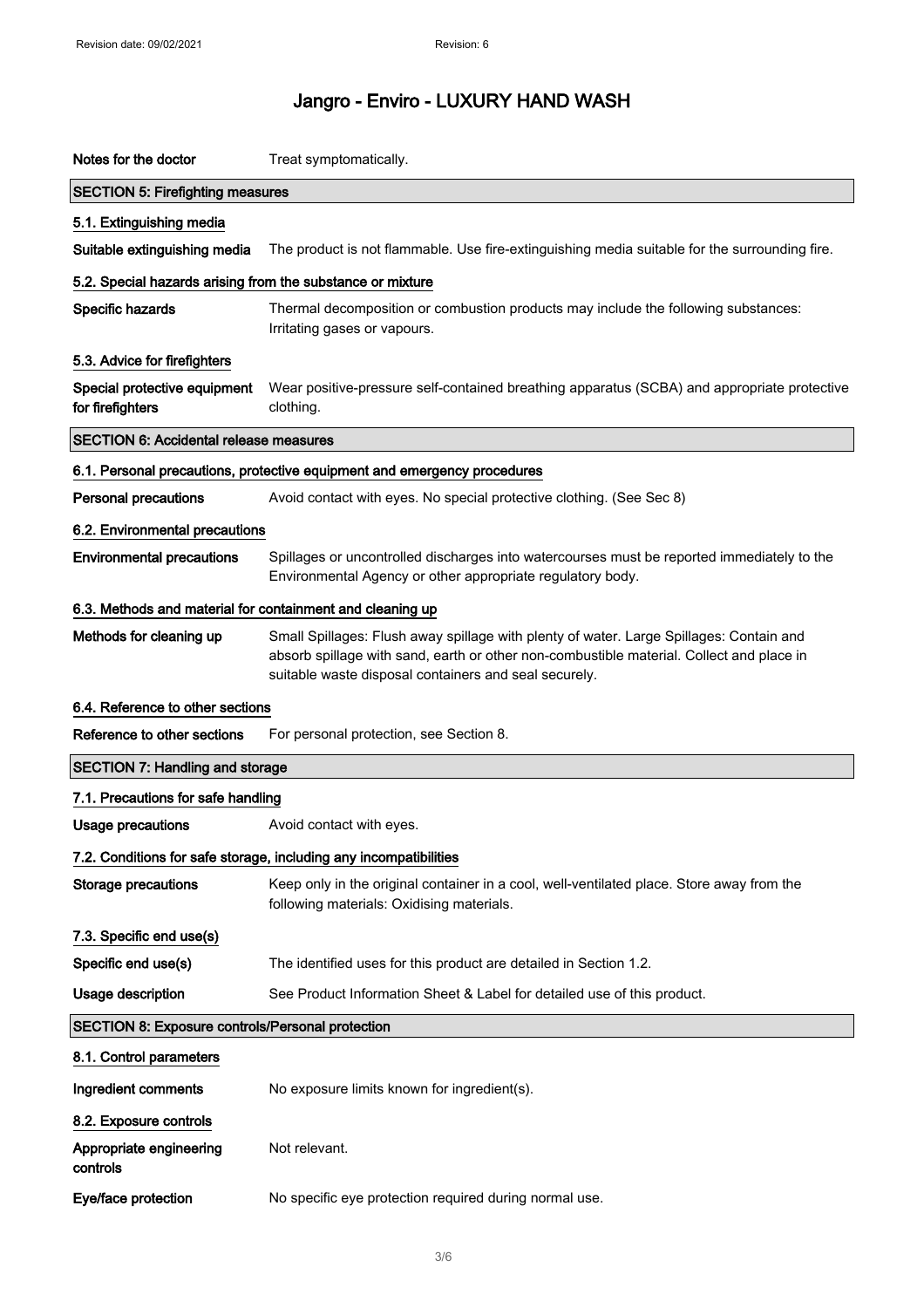| Hand protection                                            | Hand protection not required.                                                                                       |  |
|------------------------------------------------------------|---------------------------------------------------------------------------------------------------------------------|--|
| Other skin and body<br>protection                          | None required.                                                                                                      |  |
| <b>Respiratory protection</b>                              | Respiratory protection not required.                                                                                |  |
| SECTION 9: Physical and chemical properties                |                                                                                                                     |  |
| 9.1. Information on basic physical and chemical properties |                                                                                                                     |  |
| Appearance                                                 | Viscous liquid.                                                                                                     |  |
| Colour                                                     | Pearlised White.                                                                                                    |  |
| Odour                                                      | Floral.                                                                                                             |  |
| рH                                                         | pH (concentrated solution): 7.0                                                                                     |  |
| <b>Melting point</b>                                       | $0^{\circ}$ C                                                                                                       |  |
| Initial boiling point and range                            | 101°C @ 760 mm Hg                                                                                                   |  |
| Flash point                                                | Boils without flashing.                                                                                             |  |
| <b>Relative density</b>                                    | 1.035 @ 20°C                                                                                                        |  |
| Solubility(ies)                                            | Soluble in water.                                                                                                   |  |
| 9.2. Other information                                     |                                                                                                                     |  |
| Other information                                          | None.                                                                                                               |  |
| <b>SECTION 10: Stability and reactivity</b>                |                                                                                                                     |  |
| 10.1. Reactivity                                           |                                                                                                                     |  |
| Reactivity                                                 | There are no known reactivity hazards associated with this product.                                                 |  |
| 10.2. Chemical stability                                   |                                                                                                                     |  |
| <b>Stability</b>                                           | No particular stability concerns.                                                                                   |  |
| 10.3. Possibility of hazardous reactions                   |                                                                                                                     |  |
| Possibility of hazardous<br>reactions                      | See sections 10.1, 10.4 & 10.5                                                                                      |  |
| 10.4. Conditions to avoid                                  |                                                                                                                     |  |
| <b>Conditions to avoid</b>                                 | There are no known conditions that are likely to result in a hazardous situation.                                   |  |
| 10.5. Incompatible materials                               |                                                                                                                     |  |
| Materials to avoid                                         | No specific material or group of materials is likely to react with the product to produce a<br>hazardous situation. |  |
| 10.6. Hazardous decomposition products                     |                                                                                                                     |  |
|                                                            |                                                                                                                     |  |
| Hazardous decomposition<br>products                        | No known hazardous decomposition products.                                                                          |  |

#### 11.1. Information on toxicological effects

Toxicological effects We have not carried out any animal testing for this product. Any ATE figures quoted below are from Toxicity Classifications that have been carried out using ATE (Acute Toxicity Estimate) Calculation Method using LD50 or ATE figures provided by the Raw Material Manufacturer.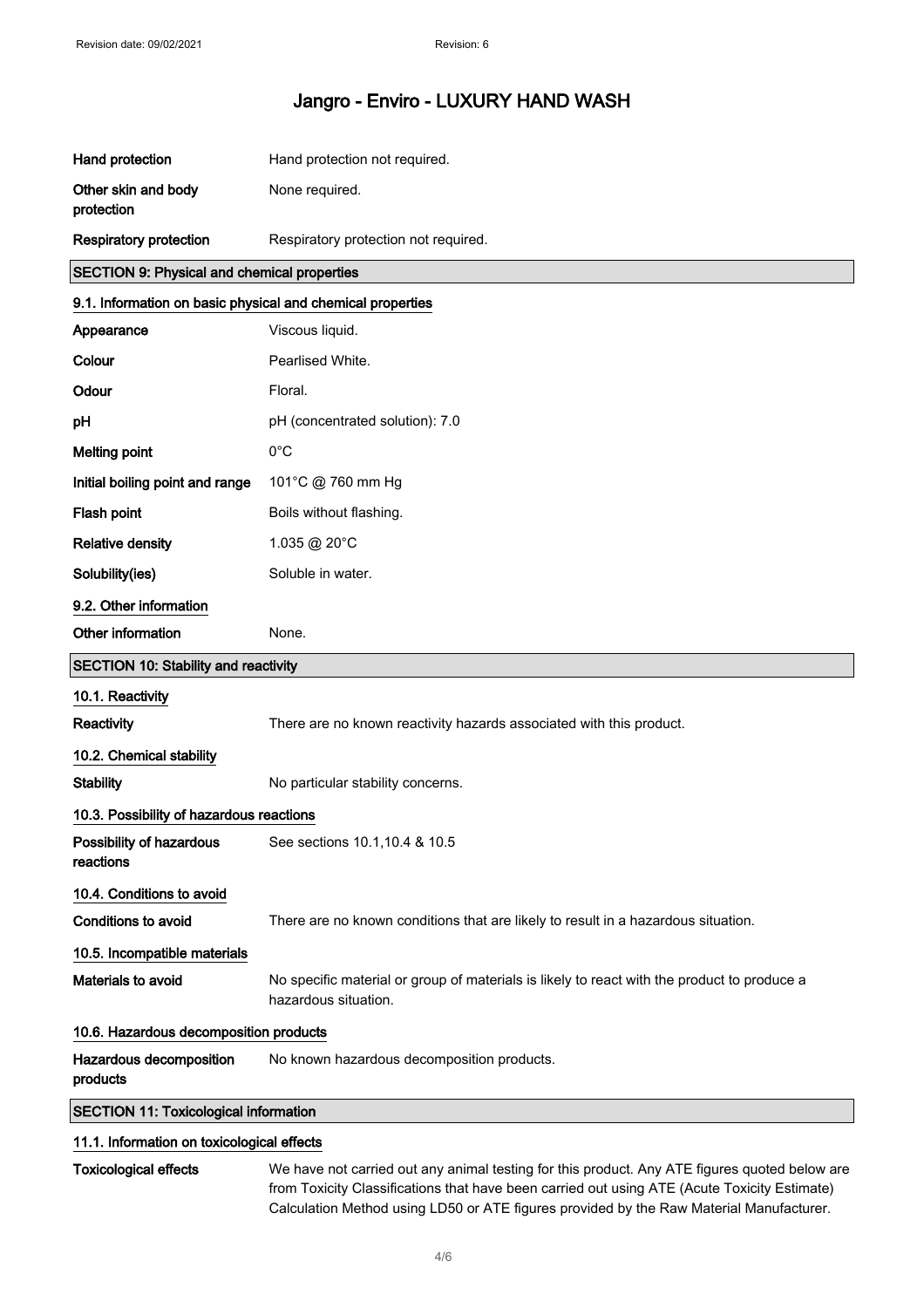| Other health effects                                                     | Low oral toxicity, but ingestion may cause irritation of the gastro-intestinal tract.                                                                                                                                                                                                            |  |
|--------------------------------------------------------------------------|--------------------------------------------------------------------------------------------------------------------------------------------------------------------------------------------------------------------------------------------------------------------------------------------------|--|
| <b>SECTION 12: Ecological information</b>                                |                                                                                                                                                                                                                                                                                                  |  |
| Ecotoxicity                                                              | Not regarded as dangerous for the environment.                                                                                                                                                                                                                                                   |  |
| 12.1. Toxicity                                                           |                                                                                                                                                                                                                                                                                                  |  |
| <b>Toxicity</b>                                                          | We have not carried out any Aquatic testing, therefore we have no Aquatic Toxicity Data<br>specifically for this product. The Aquatic Toxicity Data, where provided by the raw material<br>manufacturer for ingredients with aquatic toxicity, can be made available on request.                 |  |
| 12.2. Persistence and degradability                                      |                                                                                                                                                                                                                                                                                                  |  |
|                                                                          | Persistence and degradability The surfactant(s) contained in this product complies(comply) with the biodegradability criteria<br>as laid down in Regulation (EC) No. 648/2004 on detergents.                                                                                                     |  |
| 12.3. Bioaccumulative potential                                          |                                                                                                                                                                                                                                                                                                  |  |
| <b>Bioaccumulative potential</b>                                         | The product does not contain any substances expected to be bioaccumulating.                                                                                                                                                                                                                      |  |
| 12.4. Mobility in soil                                                   |                                                                                                                                                                                                                                                                                                  |  |
| <b>Mobility</b>                                                          | Not known.                                                                                                                                                                                                                                                                                       |  |
| 12.5. Results of PBT and vPvB assessment                                 |                                                                                                                                                                                                                                                                                                  |  |
| Results of PBT and vPvB<br>assessment                                    | This product does not contain any substances classified as PBT or vPvB.                                                                                                                                                                                                                          |  |
| 12.6. Other adverse effects                                              |                                                                                                                                                                                                                                                                                                  |  |
| Other adverse effects                                                    | Not known.                                                                                                                                                                                                                                                                                       |  |
| <b>SECTION 13: Disposal considerations</b>                               |                                                                                                                                                                                                                                                                                                  |  |
| 13.1. Waste treatment methods                                            |                                                                                                                                                                                                                                                                                                  |  |
| <b>Disposal methods</b>                                                  | Small amounts (less than 5 Litres) of unwanted product may be flushed with water to sewer.<br>Larger volumes must be sent for disposal by approved waste contractor. Consign empty<br>container to normal waste.                                                                                 |  |
| <b>SECTION 14: Transport information</b>                                 |                                                                                                                                                                                                                                                                                                  |  |
| General                                                                  | Not classified for Transport.                                                                                                                                                                                                                                                                    |  |
| 14.1. UN number                                                          |                                                                                                                                                                                                                                                                                                  |  |
| 14.2. UN proper shipping name                                            |                                                                                                                                                                                                                                                                                                  |  |
| 14.3. Transport hazard class(es)                                         |                                                                                                                                                                                                                                                                                                  |  |
| 14.4. Packing group                                                      |                                                                                                                                                                                                                                                                                                  |  |
| 14.5. Environmental hazards                                              |                                                                                                                                                                                                                                                                                                  |  |
| 14.6. Special precautions for user                                       |                                                                                                                                                                                                                                                                                                  |  |
| 14.7. Transport in bulk according to Annex II of MARPOL and the IBC Code |                                                                                                                                                                                                                                                                                                  |  |
| <b>SECTION 15: Regulatory information</b>                                |                                                                                                                                                                                                                                                                                                  |  |
|                                                                          | 15.1. Safety, health and environmental regulations/legislation specific for the substance or mixture                                                                                                                                                                                             |  |
| <b>National regulations</b>                                              | This is a Cosmetic product, therefore the GHS/CLP Regulations do not apply.                                                                                                                                                                                                                      |  |
| <b>EU legislation</b>                                                    | European Cosmetics Regulation N° 1223/2009.<br>This product is a Cosmetic so although the GHS/CLP Regulations do not apply the Safety<br>Data Sheet has been prepared in accordance with REACH Commission Regulation (EU) No<br>2015/830 (which amends Regulation (EC) No 453/2010 & 1907/2006). |  |